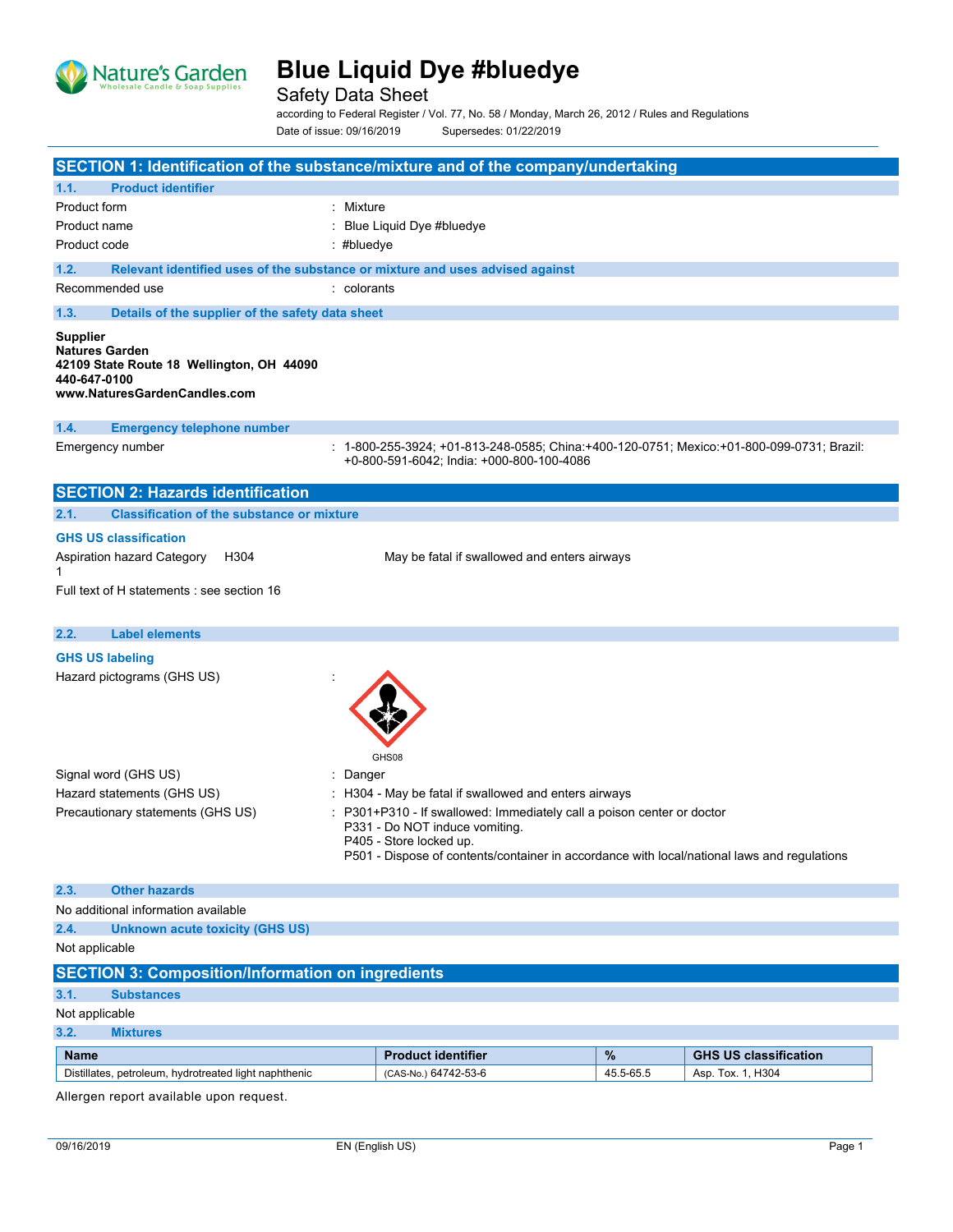### Safety Data Sheet

according to Federal Register / Vol. 77, No. 58 / Monday, March 26, 2012 / Rules and Regulations

Full text of H-phrases: see section 16

| : Never give anything by mouth to an unconscious person. If you feel unwell, seek medical<br>advice (show the label where possible).                                                                                                                                                                                                                                                                                                                     |
|----------------------------------------------------------------------------------------------------------------------------------------------------------------------------------------------------------------------------------------------------------------------------------------------------------------------------------------------------------------------------------------------------------------------------------------------------------|
| Allow affected person to breathe fresh air. Allow the victim to rest.                                                                                                                                                                                                                                                                                                                                                                                    |
| Remove affected clothing and wash all exposed skin area with mild soap and water, followed<br>by warm water rinse. If skin irritation or rash occurs: Get medical advice/attention. Specific<br>treatment (see Get medical advice/attention. on this label). If skin irritation occurs: Get medical                                                                                                                                                      |
| : Rinse immediately with plenty of water. Obtain medical attention if pain, blinking or redness                                                                                                                                                                                                                                                                                                                                                          |
| : Immediately call a poison center or doctor/physician. Rinse mouth. Do NOT induce vomiting.<br>Obtain emergency medical attention.                                                                                                                                                                                                                                                                                                                      |
|                                                                                                                                                                                                                                                                                                                                                                                                                                                          |
| : Based on available data, the classification criteria are not met.                                                                                                                                                                                                                                                                                                                                                                                      |
| : Not expected to present a significant hazard under anticipated conditions of normal use.                                                                                                                                                                                                                                                                                                                                                               |
| May be fatal if swallowed and enters airways.                                                                                                                                                                                                                                                                                                                                                                                                            |
| Indication of any immediate medical attention and special treatment needed                                                                                                                                                                                                                                                                                                                                                                               |
|                                                                                                                                                                                                                                                                                                                                                                                                                                                          |
|                                                                                                                                                                                                                                                                                                                                                                                                                                                          |
|                                                                                                                                                                                                                                                                                                                                                                                                                                                          |
|                                                                                                                                                                                                                                                                                                                                                                                                                                                          |
|                                                                                                                                                                                                                                                                                                                                                                                                                                                          |
|                                                                                                                                                                                                                                                                                                                                                                                                                                                          |
|                                                                                                                                                                                                                                                                                                                                                                                                                                                          |
|                                                                                                                                                                                                                                                                                                                                                                                                                                                          |
|                                                                                                                                                                                                                                                                                                                                                                                                                                                          |
| chemical fire. Prevent fire-fighting water from entering environment.                                                                                                                                                                                                                                                                                                                                                                                    |
|                                                                                                                                                                                                                                                                                                                                                                                                                                                          |
|                                                                                                                                                                                                                                                                                                                                                                                                                                                          |
|                                                                                                                                                                                                                                                                                                                                                                                                                                                          |
|                                                                                                                                                                                                                                                                                                                                                                                                                                                          |
|                                                                                                                                                                                                                                                                                                                                                                                                                                                          |
|                                                                                                                                                                                                                                                                                                                                                                                                                                                          |
|                                                                                                                                                                                                                                                                                                                                                                                                                                                          |
|                                                                                                                                                                                                                                                                                                                                                                                                                                                          |
|                                                                                                                                                                                                                                                                                                                                                                                                                                                          |
|                                                                                                                                                                                                                                                                                                                                                                                                                                                          |
| Prevent entry to sewers and public waters. Notify authorities if liquid enters sewers or public waters.                                                                                                                                                                                                                                                                                                                                                  |
|                                                                                                                                                                                                                                                                                                                                                                                                                                                          |
| : Soak up spills with inert solids, such as clay or diatomaceous earth as soon as possible. Collect                                                                                                                                                                                                                                                                                                                                                      |
| spillage. Store away from other materials.                                                                                                                                                                                                                                                                                                                                                                                                               |
|                                                                                                                                                                                                                                                                                                                                                                                                                                                          |
|                                                                                                                                                                                                                                                                                                                                                                                                                                                          |
|                                                                                                                                                                                                                                                                                                                                                                                                                                                          |
|                                                                                                                                                                                                                                                                                                                                                                                                                                                          |
| Wash hands and other exposed areas with mild soap and water before eating, drinking or<br>smoking and when leaving work. Provide good ventilation in process area to prevent formation                                                                                                                                                                                                                                                                   |
| : Foam. Dry powder. Carbon dioxide. Water spray. Sand.<br>: Do not use a heavy water stream.<br>: Use water spray or fog for cooling exposed containers. Exercise caution when fighting any<br>: Do not enter fire area without proper protective equipment, including respiratory protection.<br>Personal precautions, protective equipment and emergency procedures<br>: Evacuate unnecessary personnel.<br>Equip cleanup crew with proper protection. |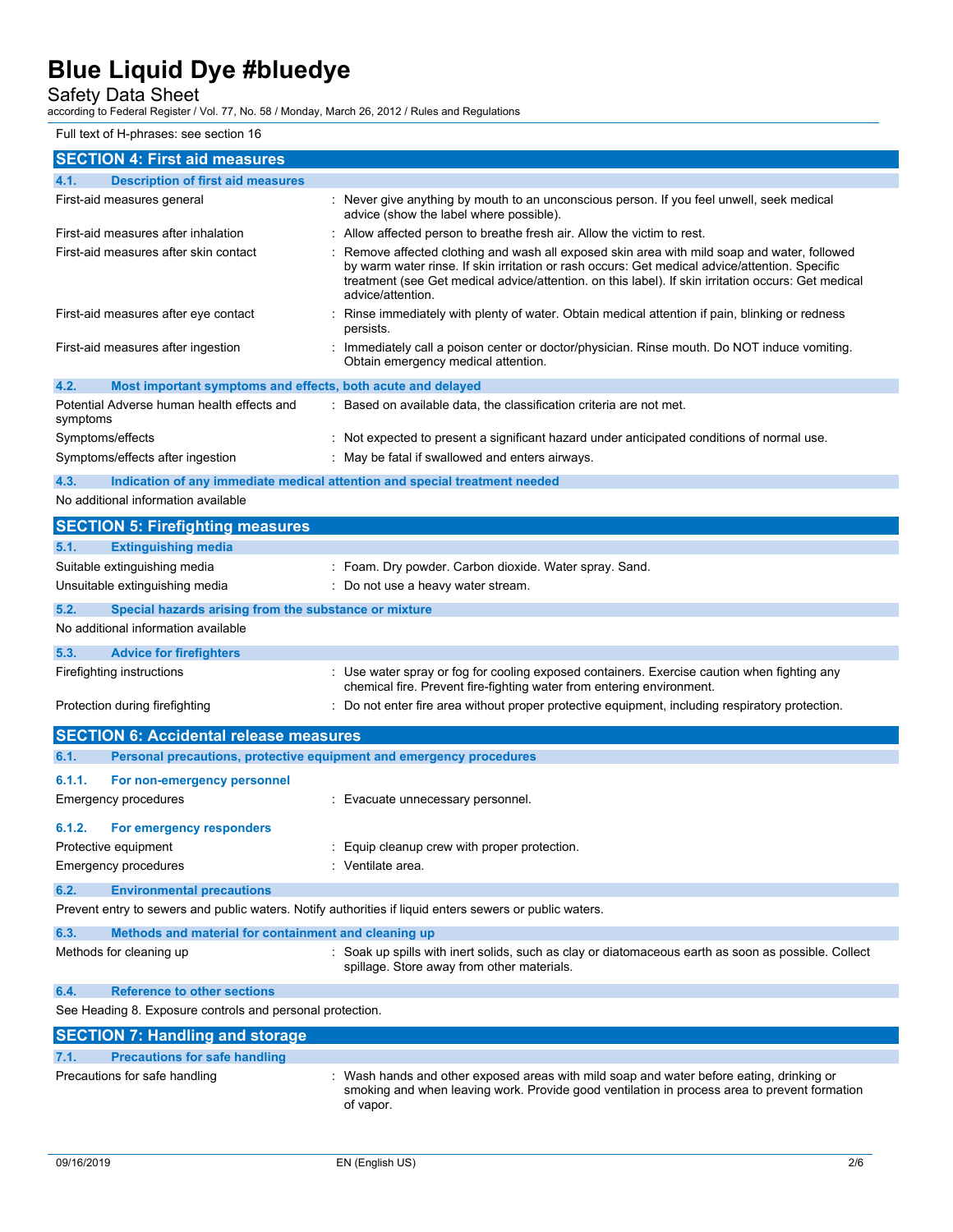Safety Data Sheet

according to Federal Register / Vol. 77, No. 58 / Monday, March 26, 2012 / Rules and Regula ions

| 7.2.<br>Conditions for safe storage, including any incompatibilities |                                                                                                                                                                                                                                |
|----------------------------------------------------------------------|--------------------------------------------------------------------------------------------------------------------------------------------------------------------------------------------------------------------------------|
| Storage conditions                                                   | : Keep only in the original container in a cool, well ventilated place away from : Keep away from<br>heat, hot surfaces, sparks, open flames and other ignition sources. No smoking. Keep<br>container closed when not in use. |
| Incompat ble products                                                | : Strong bases. Strong acids.                                                                                                                                                                                                  |
| Incompat ble materials                                               | : Sources of ignition. Direct sunlight.                                                                                                                                                                                        |
| Maximum storage period                                               | $: 1$ year                                                                                                                                                                                                                     |
| Storage temperature                                                  | : 25 °C                                                                                                                                                                                                                        |
| Storage area                                                         | : Store in a well-ventilated place. Store away from heat.                                                                                                                                                                      |
| Special rules on packaging                                           | : Store in a closed container.                                                                                                                                                                                                 |
| Packaging materials                                                  | : Do not store in corrodable metal.                                                                                                                                                                                            |

#### **7.3. Specific end use(s)**

No additional information available

|                 | <b>SECTION 8: Exposure controls/personal protection</b> |                                                       |
|-----------------|---------------------------------------------------------|-------------------------------------------------------|
| 8.1.            | <b>Control parameters</b>                               |                                                       |
|                 | No additional information available                     |                                                       |
| 8.2.            | <b>Exposure controls</b>                                |                                                       |
|                 | Personal protective equipment                           | : Avoid all unnecessary exposure.                     |
| Hand protection |                                                         | : Wear protective gloves.                             |
| Eye protection  |                                                         | : Chemical goggles or safety glasses.                 |
|                 | Respiratory protection                                  | : Wear respiratory protection. Wear appropriate mask. |

#### **SECTION 9: Physical and chemical properties 9.1. Information on basic physical and chemical properties**

| Physical state                              | $:$ Liquid                          |
|---------------------------------------------|-------------------------------------|
| Color                                       | <b>Blue</b>                         |
| Odor                                        | aromatic                            |
| Odor threshold                              | No data available                   |
| pH                                          | : No data available                 |
| Relative evaporation rate (butyl acetate=1) | : No data available                 |
| Melting point                               | No data available                   |
| Freezing point                              | No data available                   |
| <b>Boiling point</b>                        | No data available<br>۰.             |
| Flash point                                 | $:$ > 94 °C (closed cup) ASTM D7094 |
| Auto-ignition temperature                   | No data available                   |
| Decomposition temperature                   | : No data available                 |
| Flammability (solid, gas)                   | : No data available                 |
| Vapor pressure                              | : No data available                 |
| Relative vapor density at 20 °C             | : No data available                 |
| Relative density                            | No data available                   |
| Specific gravity / density                  | : $1.03$ g/cm <sup>3</sup>          |
| Solubility                                  |                                     |
| Log Pow                                     | No data available                   |
| Log Kow                                     | No data available                   |
| Viscosity, kinematic                        | No data available                   |
| Viscosity, dynamic                          | No data available                   |
| Explosive properties                        | No data available                   |
| Oxidizing properties                        | No data available                   |
| <b>Explosion limits</b>                     | No data available                   |
|                                             |                                     |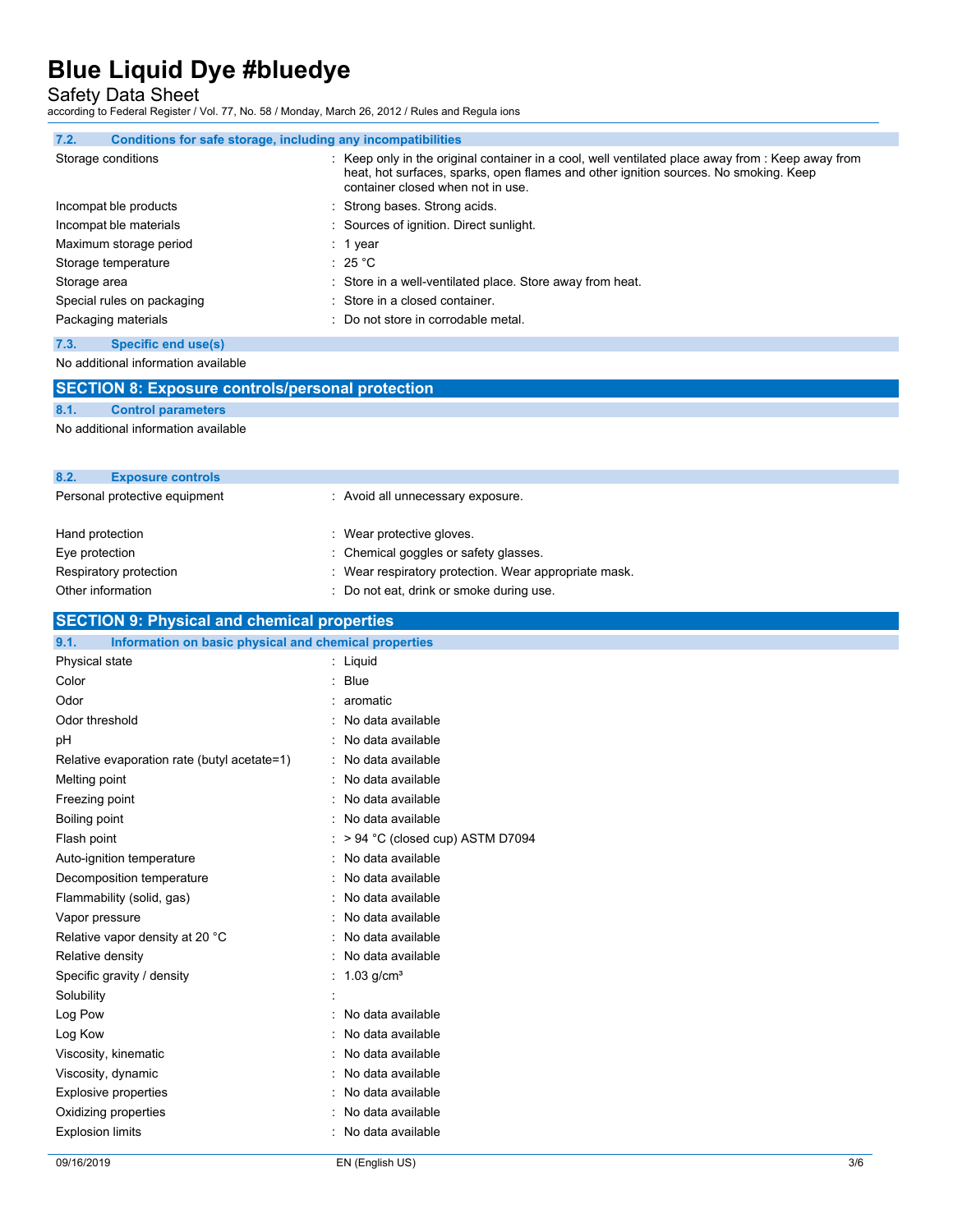# **Blue Liquid Dye #bluedye**<br>Safety Data Sheet<br>according to Federal Register / Vol. 77, No. 58 / Monday, March 26, 2012 / Rules and Regula ions

i.

| 9.2.<br><b>Other information</b>                                  |                                                                   |
|-------------------------------------------------------------------|-------------------------------------------------------------------|
| No additional information available                               |                                                                   |
| <b>SECTION 10: Stability and reactivity</b>                       |                                                                   |
|                                                                   |                                                                   |
| 10.1.<br><b>Reactivity</b><br>No additional information available |                                                                   |
|                                                                   |                                                                   |
| 10.2.<br><b>Chemical stability</b>                                |                                                                   |
| Not established.                                                  |                                                                   |
| 10.3.<br><b>Possibility of hazardous reactions</b>                |                                                                   |
| Not established.                                                  |                                                                   |
| <b>Conditions to avoid</b><br>10.4.                               |                                                                   |
| Direct sunlight. Extremely high or low temperatures.              |                                                                   |
| 10.5.<br><b>Incompatible materials</b>                            |                                                                   |
|                                                                   |                                                                   |
| Strong acids. Strong bases.                                       |                                                                   |
| 10.6.<br><b>Hazardous decomposition products</b>                  |                                                                   |
| fume, Carbon monoxide, Carbon dioxide,                            |                                                                   |
| <b>SECTION 11: Toxicological information</b>                      |                                                                   |
| 11.1.<br>Information on toxicological effects                     |                                                                   |
|                                                                   |                                                                   |
| <b>Acute toxicity</b>                                             | : Not classified                                                  |
| <b>Blue Liquid Dye #bluedye</b>                                   |                                                                   |
| <b>Skin corrosion/irritation</b>                                  | : Not classified                                                  |
| Serious eye damage/irritation                                     | <b>Not classified</b>                                             |
| Respiratory or skin sensitization                                 | <b>Not classified</b>                                             |
| Germ cell mutagenicity                                            | <b>Not classified</b>                                             |
|                                                                   | Based on available data, the classification criteria are not met  |
| Carcinogenicity                                                   | <b>Not classified</b>                                             |
| <b>Blue Liquid Dye #bluedye</b>                                   |                                                                   |
| <b>Reproductive toxicity</b>                                      | : Not classified                                                  |
|                                                                   | Based on available data, the classification criteria are not met  |
| STOT-single exposure                                              | <b>Not classified</b>                                             |
| <b>Blue Liquid Dye #bluedye</b>                                   |                                                                   |
| STOT-repeated exposure                                            | : Not classified                                                  |
| <b>Aspiration hazard</b>                                          | May be fatal if swallowed and enters airways.                     |
| Potential Adverse human health effects and                        | Based on available data, the classification criteria are not met. |
| symptoms                                                          |                                                                   |
| Symptoms/effects after ingestion                                  | : May be fatal if swallowed and enters airways.                   |
| <b>SECTION 12: Ecological information</b>                         |                                                                   |
| 12.1.<br><b>Toxicity</b>                                          |                                                                   |
| No additional information available                               |                                                                   |
| 12.2.<br><b>Persistence and degradability</b>                     |                                                                   |
| <b>Blue Liquid Dye #bluedye</b>                                   |                                                                   |
| Persistence and degradability                                     | Not established                                                   |
| 12.3.<br><b>Bioaccumulative potential</b>                         |                                                                   |
| <b>Blue Liquid Dye #bluedye</b>                                   |                                                                   |
| <b>Bioaccumulative potential</b>                                  | Not established                                                   |
| <b>Mobility in soil</b><br>12.4.                                  |                                                                   |
| No additional information available                               |                                                                   |
|                                                                   |                                                                   |
| 12.5.<br><b>Other adverse effects</b>                             |                                                                   |
| Effect on the ozone layer                                         | : No additional information available                             |
| 09/16/2019                                                        | <b>EN (English US)</b><br>4/6                                     |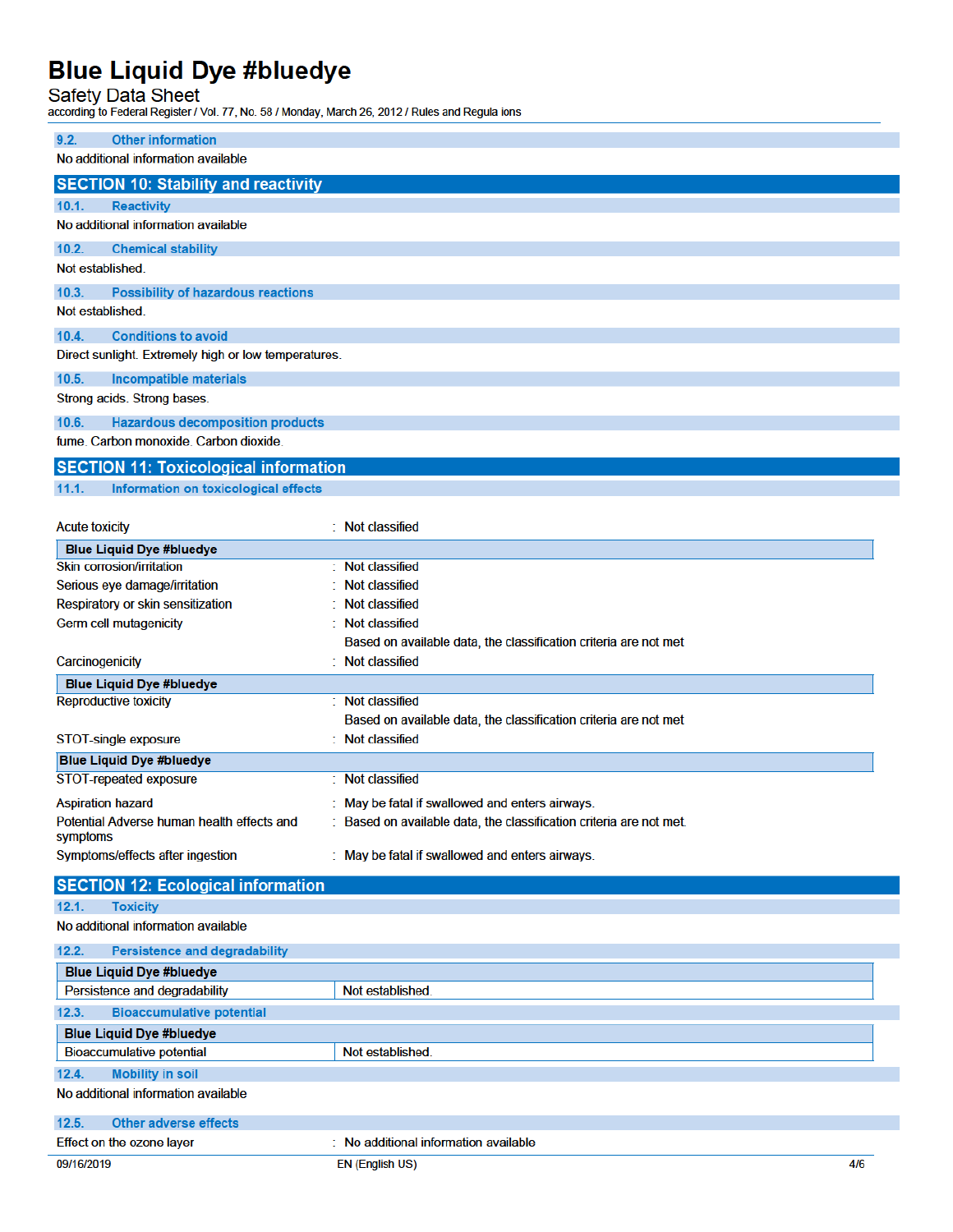Safety Data Sheet

according to Federal Register / Vol. 77, No. 58 / Monday, March 26, 2012 / Rules and Regula ions

| Other information                          | : Avoid release to the environment.                                                                                                                              |
|--------------------------------------------|------------------------------------------------------------------------------------------------------------------------------------------------------------------|
| <b>SECTION 13: Disposal considerations</b> |                                                                                                                                                                  |
| 13.1.<br><b>Waste treatment methods</b>    |                                                                                                                                                                  |
| Product/Packaging disposal recommendations | Dispose of contents/container in accordance with local/national laws and regulations. Dispose<br>in a safe manner in accordance with local/national regulations. |
| Ecology - waste materials                  | : Hazardous waste due to toxicity. Avoid release to the environment.                                                                                             |
| <b>SECTION 14: Transport information</b>   |                                                                                                                                                                  |
| In accordance with DOT                     |                                                                                                                                                                  |

| Not regulated for transport   |                                         |
|-------------------------------|-----------------------------------------|
| <b>Additional information</b> |                                         |
| Other information             | No supplementary information available. |

#### **ADR**

No additional information available

#### **Transport by sea**

No additional information available

#### **Air transport**

No additional information available

#### **SECTION 15: Regulatory information**

#### **15.1. US Federal regulations**

All components of this product are listed, or excluded from listing, on the United States Environmental Protection Agency Toxic Substances Control Act (TSCA) inventory.

#### **15.2. International regulations**

#### **CANADA**

| Distillates, petroleum, hydrotreated light naphthenic (64742-53-6) |  |  |  |
|--------------------------------------------------------------------|--|--|--|
|--------------------------------------------------------------------|--|--|--|

Listed on the Canadian DSL (Domestic Substances List)

**EU-Regulations**

#### **Distillates, petroleum, hydrotreated light naphthenic (64742-53-6)**

Listed on the EEC inventory EINECS (European Inventory of Existing Commercial Chemical Substances)

**Classification according to Regulation (EC) No. 1272/2008 [CLP]** Not determined

#### **Classification according to Directive 67/548/EEC [DSD] or 1999/45/EC [DPD]**

#### **15.2.2. National regulations**

**Distillates, petroleum, hydrotreated light naphthenic (64742-53-6)**

Listed on the AICS (Australian Inventory of Chemical Substances)

Listed on IECSC (Inventory of Existing Chemical Substances Produced or Imported in China)

Listed on the Korean ECL (Existing Chemicals List)

Listed on NZIoC (New Zealand Inventory of Chemicals)

Listed on PICCS (Philippines Inventory of Chemicals and Chemical Substances)

Listed on the TCSI (Taiwan Chemical Substance Inventory)

#### **15.3. US State regulations**

California Proposition 65 - This product does not contain any substances known to the state of California to cause cancer, developmental and/or reproductive harm

#### **Distillates, petroleum, hydrotreated light naphthenic (64742-53-6)**

U.S. - Massachusetts - Right To Know List

| <b>SECTION 16: Other information</b> |            |
|--------------------------------------|------------|
| <b>Revision date</b>                 | 07/19/2019 |